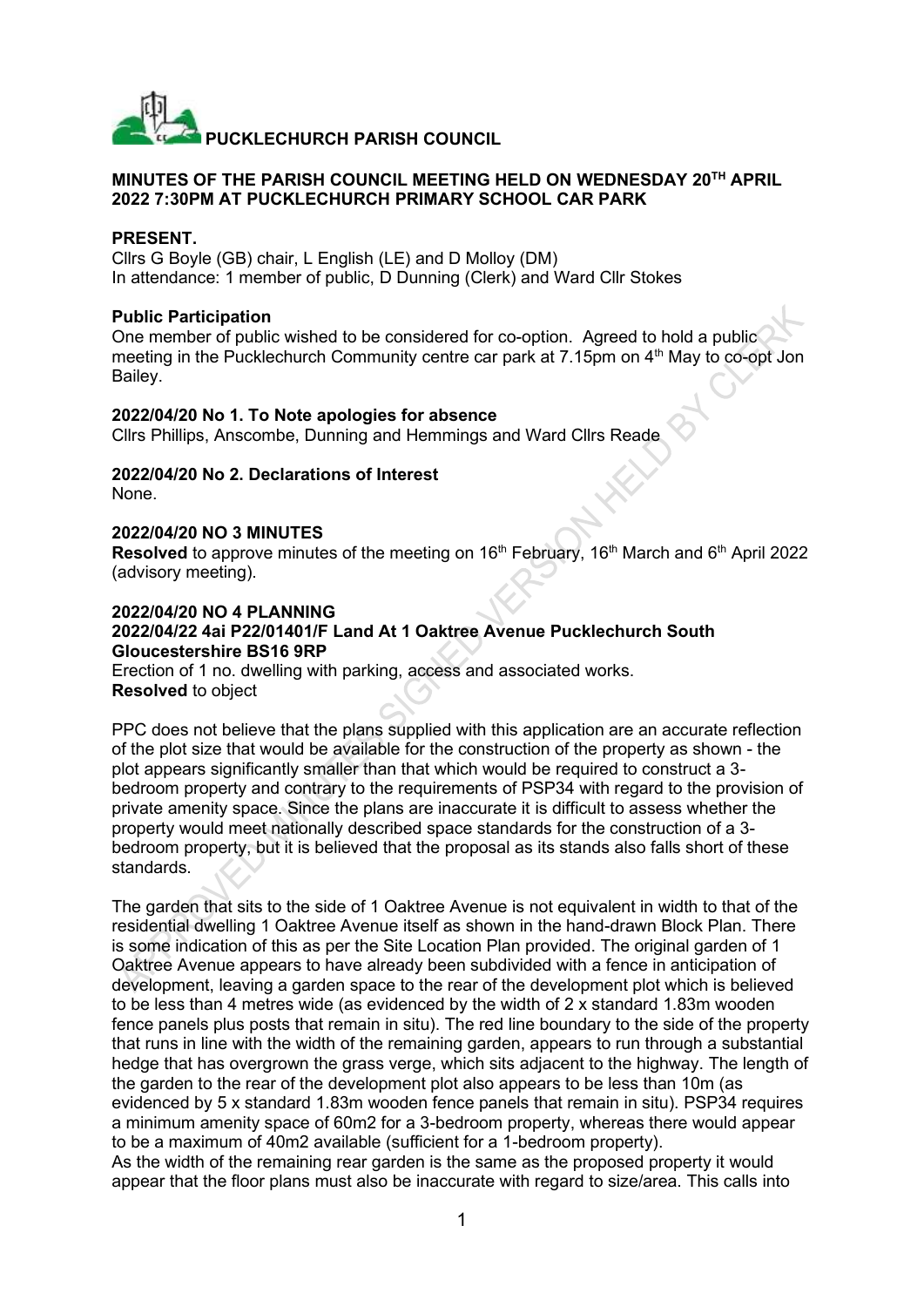question whether or not the property would be capable of meeting the space standards required for a 3-bedroom property. Aside from this, inadequate provision has been allowed for the collection of domestic waste, no cycle store or bin storage provision has been accommodated and no electric car charging point allowed for.

The parking arrangements are at odds with and do not accord well with the rest of the local street scene and contrary to the open plan design on which the Pucklechurch Gardens Estate was laid out, with pedestrian walkways to the front of each property and parking arrangements to the rear. The parking spaces as shown here would lie parallel and immediately adjacent to an open plan pedestrian walkway and the house frontages themselves and perpendicular to the current highway. This arrangement would also lead to the loss of unallocated on-street parking spaces through the formation of a driveway. It is not clear what visibility splay there would be as none is shown – this is an important consideration since the rear wall and fence of 56 Abson Rd (at the junction of Oaktree Avenue) sits further forward in the street scene adjacent to the highway and may create a blind spot. The 2 off road garage spaces shown against the number required for 1 Oaktree Avenue may not accord with the current minimum size standard.

The proposal also provides no environmental benefit to the local area in terms of green landscaping.

#### **2022/04/20 4aii P22/01991/F Land At 12 Homefield Road Pucklechurch South Gloucestershire BS16 9QD**

Demolition of existing garage and erection of 1no. attached dwelling with access, parking and associated works (resubmission of P22/00090/F).

**Resolved** no objections but PPC noted however that the demolition of the garage has already taken place and new driveways installed.

#### **2022/04/20 4aiii P22/01832/LB Moat House Kings Lane Pucklechurch South Gloucestershire BS16 9PP**

Installation of conservation roof light to enable access to the roof area to remedy water ingress and future maintenance.

**Resolved to** defer to SGC Conservation Officer with the following comments to be considered.

This proposal attempts to provide a solution for water ingress, the full cause of which according to the Statement of Significance requires further investigation. The problem this proposal seeks to address is therefore improperly understood. Whilst the installation of a roof light might provide more convenient access to the roof it may not actually resolve the problem of water ingress and therefore may not be completely necessary.

#### **Planning applications received after agenda issued.**

## **20228/04/20 4aiv P22/01635/CLE | Continued use of 2 no. outbuildings for storage and a dayroom. | 5 Meadow View Shortwood Road Pucklechurch South Gloucestershire BS16 9PQ**

**Resolved** to object.

The main issue here is that the use of these structures is inextricably linked with the continued existence of the gypsy and traveller site – the use of which PPC believe is conditional on it being inhabited by named individuals. The site itself sits within the green belt – the store and the dayroom constitute inappropriate built development within it that only exists because the gypsy and traveller site was allowed – it surely follows that the continued use of these buildings should remain conditional on the site being occupied by the named individuals and not permanently – i.e. they should be removed and the land restored as above when that permitted use ceases.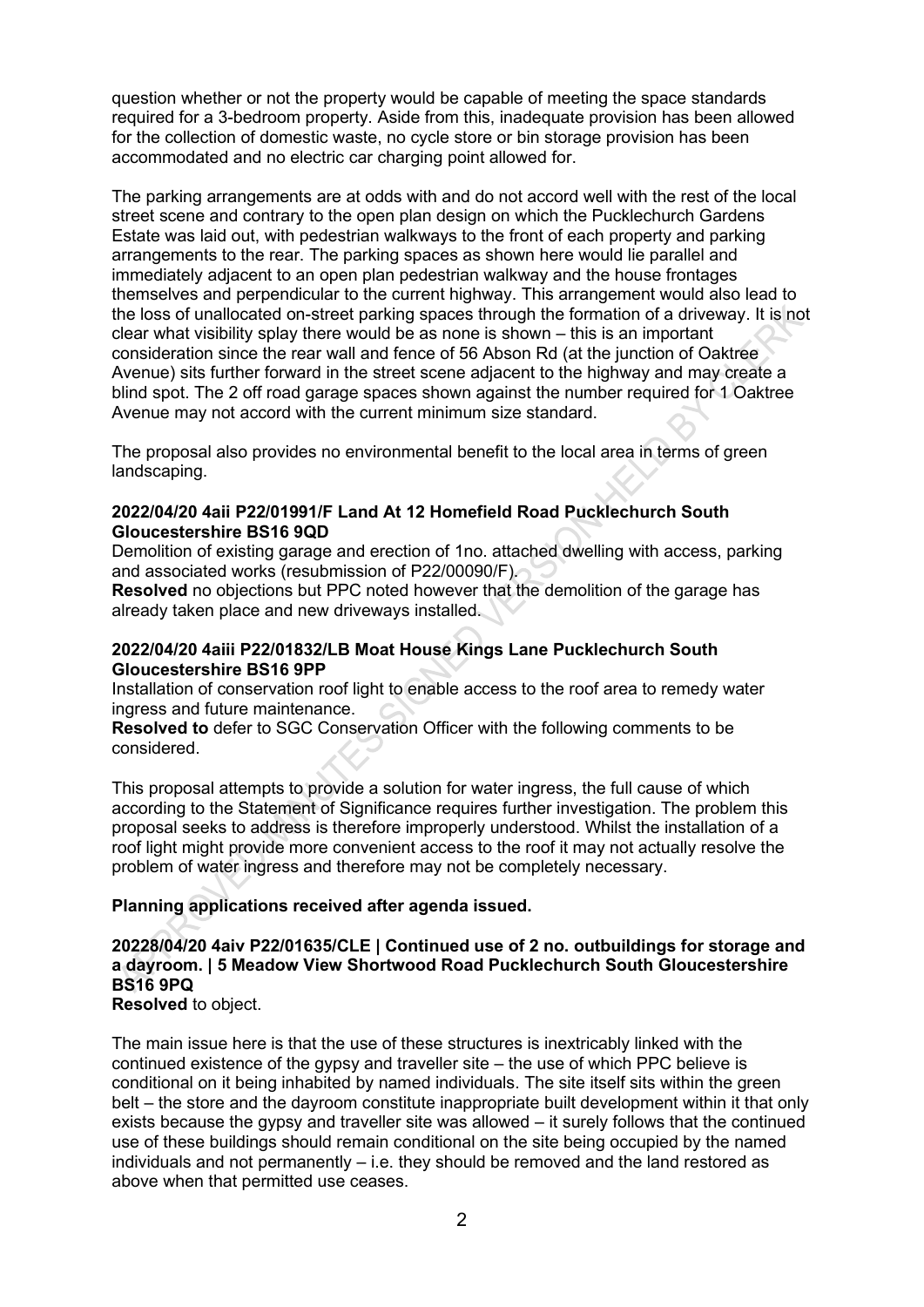See: PK14/2889/F | Change of use of land to gypsy/travellers site including 2 no. mobile homes and 2 no. touring caravans with the formation of additional hard standing and 2 no. ancillary utility/day rooms | Land At Shortwood Road Pucklechurch Bristol South Gloucestershire BS16 9RA

And also: PK17/4232/RVC | Variation of condition 1 and 2 attached to PK14/2889/F allowed on appeal APP/P0119/W/15/3065767 condition no. 1 to now read The use hereby permitted shall be carried on only by the following and their resident dependants: James McDonagh and Helen Monagan (Plot 1) and Jason McDonagh and Theresa Mc... | Land At Shortwood Road Pucklechurch Bristol South Gloucestershire BS16 9PQ

The proposed revised wording was "Variation of condition 1 and 2 attached to PK14/2889/F allowed on appeal APP/P0119/W/15/3065767 condition no. 1 to now read The use hereby permitted shall be carried on only by the following and their resident dependants: James McDonagh and Helen Monagan (Plot 1) and Jason McDonagh and Theresa McDonagh (Plot 2). Condition no. 2 to now read, When the land ceases to be occupied by those named in Condition 1) above, the use hereby permitted shall cease and all caravans, buildings, structures, materials and equipment brought onto the land, or works undertaken to it in connection with the use shall be removed and the land restored within a further three months to its condition before the development took place."

#### **2022/04/20 4av P22/00423/F | Conversion of existing stable block to include single storey front and side extension to form 1 no. residential dwelling and associated works | The Meadows Parkfield Pucklechurch South Gloucestershire BS16 9NS Resolved** additional comments.

It has come to PPC's attention that the stable block this application refers to may not still exist – any application to convert something that no longer exists is therefore misleading. The plot of land the site comprises an element of is currently being marketed by Country Property, Chipping Sodbury, The Grange, 73 Broad Street, Chipping Sodbury BS37 6AD (see [https://www.rightmove.co.uk/properties/122298323#/?channel=COM\\_BUY](https://www.rightmove.co.uk/properties/122298323#/?channel=COM_BUY) ) The sale particulars reference the site as follows "A footprint of a former building will provide the ideal base for a stable block…".

# **2022/04/20 4B PLANNING DECISIONS**

None

## **2022/04/20 PLANNING ENFORCEMENT AND ANY OTHER ACTIONS**

To receive any update on COM/22/0130/BOC. Noted.

## **2022/04/20 5 REPORTS**

**2022/04/20 5a** To receive pre-submitted reports from Councillors. Planning comments above.

**2022/04/20 5b.** To receive Report from District Councillor(s).

- Ward Cllr Stokes provide feedback form Boyd Valley community engagement meeting
	- Ongoing problems in the area with dirt bikes being moved around the region in vans.
	- Area has new beat officers who are arranging meet and greet events.
	- Local nature action plan toolkits are available to anyone including the public who wish to undertake local reviews of open spaces. More information is available from Matthew Lipton.
	- The new South Gloucestershire local plan sits within the wider WECA plan and feedback form the review is anticipated withing next 8 weeks.
	- Concerns were raised over the poor bus services to rural areas. Ward Cllr Stokes advised that South Gloucestershire council (SGC) is aware of serious transport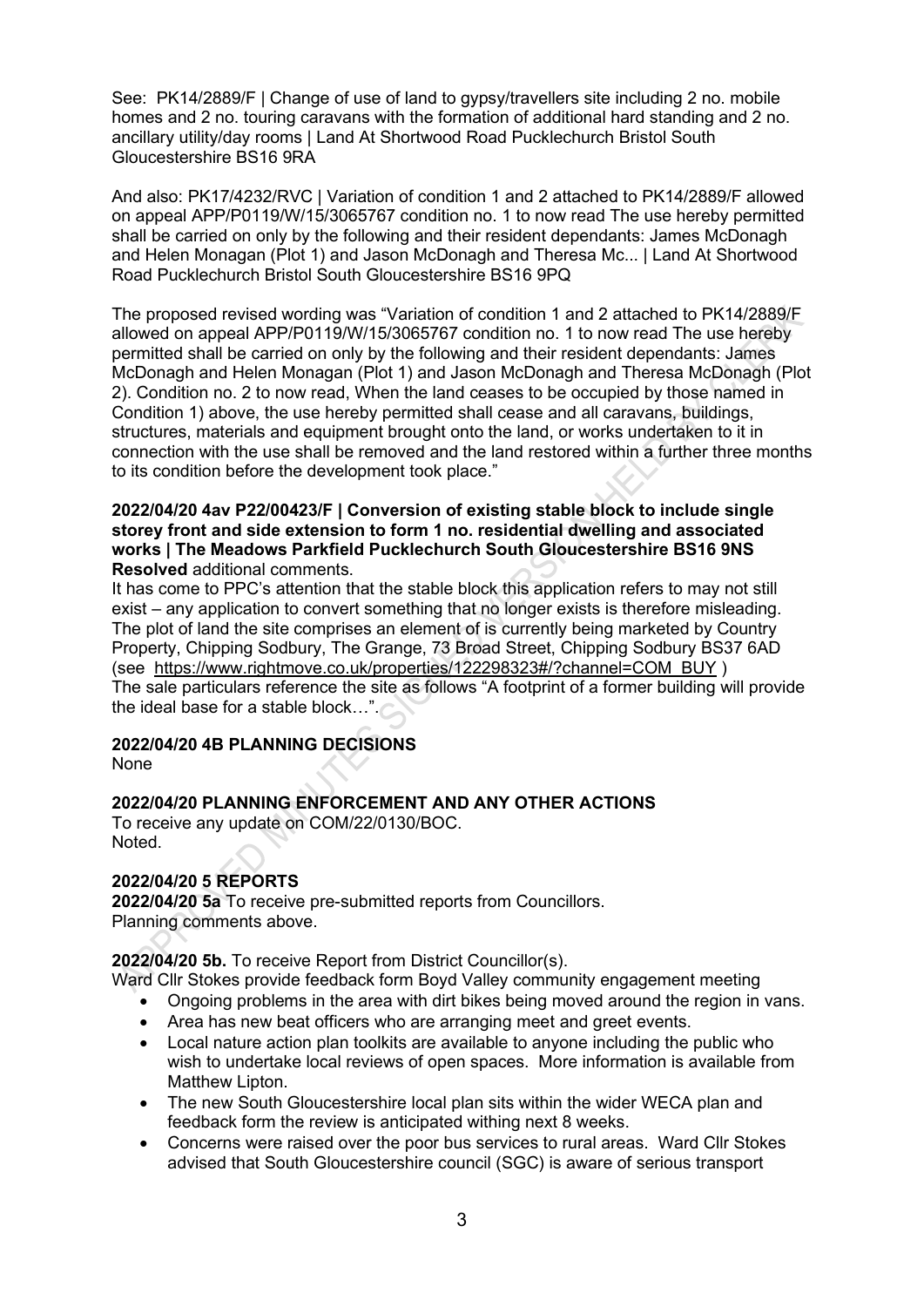issues affecting rural areas and noted that SGC continues to raise robust challenges to local transport issues.

**2022/04/20 5c.** To receive report from the Clerk

- Replacement wooden barrels for the Parkfield triangle have been sourced locally. Approved expenditure for three barrels and compost at a cost of £120.
- Formal complaint to NatWest ongoing.

#### **2022/04/20 6 FINANCE**

Interim audit report update – council felt getting a vat invoice for the cctv at the allotments was unrealistic and resolved not to pursue this to reclaim vat. Vat will be reclaimed on electricity for the defibrillators and appropriate adjustment to the £200 burial fee will be made.

Bank signatories have been updated and are Cllrs Phillips. Boyle, Dunning and English NatWest had incorrectly set up the council's business profile as a church so profile cannot be completed. Complaint ongoing.

## **2022/04/20 6a To agree payment of contractual or other obligations.**

**Resolved** to approve. Cheques signed by Cllrs Dunning and Boyle.

| Payee                     | <b>Description</b>                                | <b>Net</b> | <b>VAT</b> | <b>Amount Paid</b> | Chq No | <b>Power</b>                      | Column <sub>2</sub> |
|---------------------------|---------------------------------------------------|------------|------------|--------------------|--------|-----------------------------------|---------------------|
| D<br><b>Dunning</b>       | McAfee<br>subscription                            | £59.99     | £0.00      | £59.99             | 3102   | LGA1972<br><b>S111</b>            |                     |
| Primrose<br>Gardening     | Monthly<br>maintenance<br>contract April          | £1,470.83  | £0.00      | £1,470.83          | 3103   | open spaces<br>act 1906<br>ss9&10 |                     |
|                           | Primroses &<br>repairs to<br>Shortwood<br>sign    | £65.00     | £0.00      | £65.00             | 3103   | open spaces<br>act 1906<br>ss9&10 |                     |
|                           | Protection for<br>Jubilee Oaks                    | £95.00     | £0.00      | £95.00             | 3103   | open spaces<br>act 1906<br>ss9&10 | £1,630.83           |
| <b>ALCA</b>               | Subscription<br>SUBS-2022-<br>0912                | £667.89    | £0.00      | £667.89            | 3104   | LGA 16972<br>s143                 |                     |
| C Hall                    | Shortwood<br>rent March<br>2022                   | £180.00    | £0.00      | £180.00            | 3105   | open spaces<br>act 1906<br>ss9&10 |                     |
| <b>AS Hall</b><br>and son | Shortwood<br>play area<br>maintenance<br>2022/PPC | £370.00    | £74.00     | £444.00            | 3106   | open spaces<br>act 1906<br>ss9&10 |                     |
| Ensign<br>Print           | Spring<br>Pucklechurch<br><b>News</b>             | £234.00    | £0.00      | £234.00            | 3107   | open spaces<br>act 1906<br>ss9&10 |                     |
| Anna<br>Chelmicka         | litter April 22                                   | £350.00    | £0.00      | £350.00            | 3108   | open spaces<br>act 1906<br>ss9&10 |                     |
| <b>Total</b>              |                                                   | £3,492.71  | £74.00     | £3,566.71          |        |                                   |                     |

April pay data not received at time for the meeting

| <b>Direct debits for April 2022</b> |                 |            |            |        |            |
|-------------------------------------|-----------------|------------|------------|--------|------------|
| <b>Supplier</b>                     | Goods           | <b>Net</b> | <b>VAT</b> | Total  | Date       |
| $^{\circ}$                          | phone           | £12.00     | £2.40      | £14.40 | 04/04/2022 |
| Plusnet                             | Internet access | £15.71     | £3.14      | £18.85 | 04/01/2022 |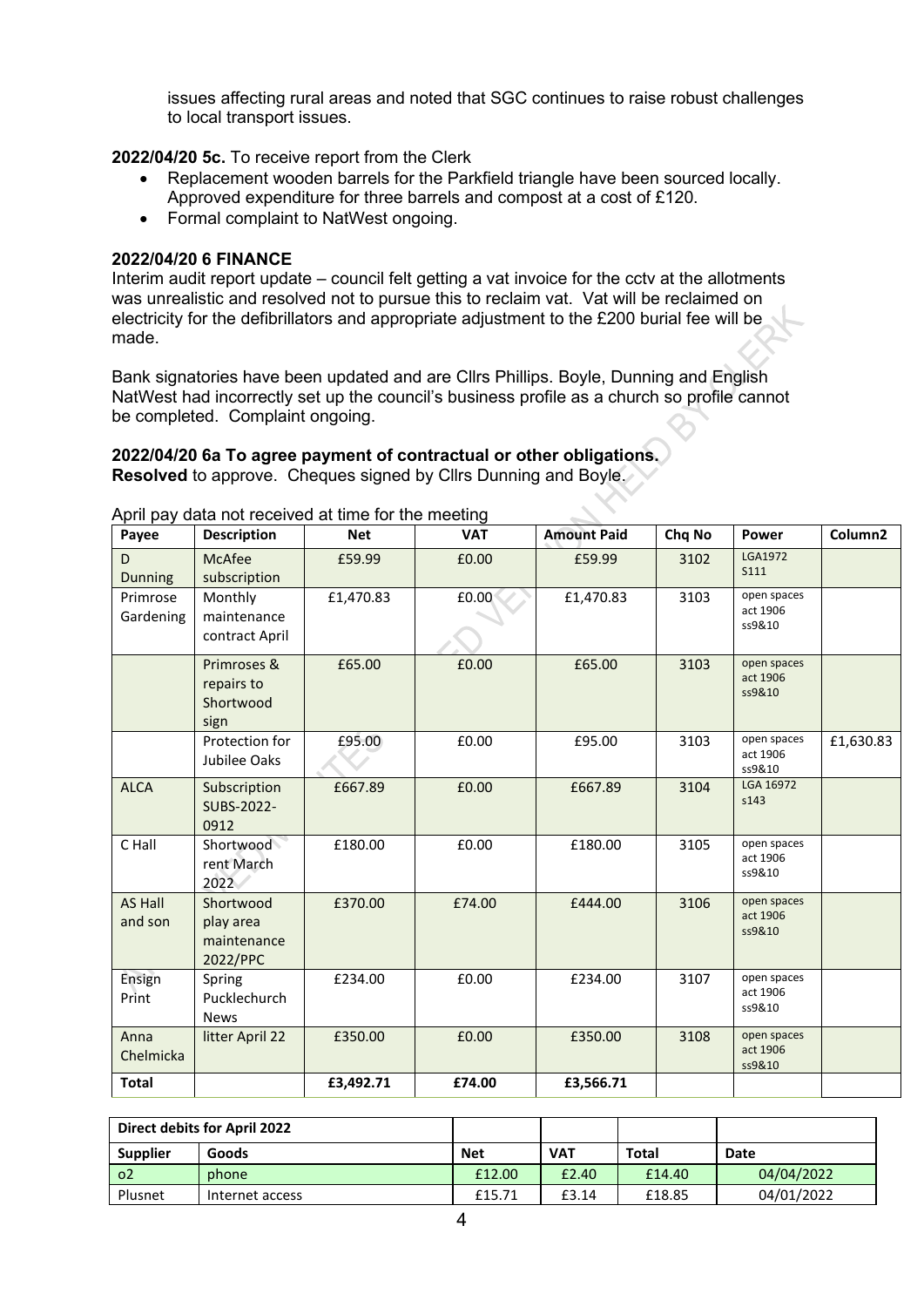| NEST (Mar)        | <b>Pension Contribution</b>       | £72.96 | £0.00 | £94.34 | 15/04/2022 |  |
|-------------------|-----------------------------------|--------|-------|--------|------------|--|
| <b>EDF Energy</b> | <b>Electricity Eagle Crescent</b> | £9.00  | £0.00 | £9.00  | 01/04/2022 |  |
| <b>EDF Energy</b> | <b>Electricity Parkfield</b>      | £9.00  | £0.00 | £9.00  | 01/04/2022 |  |
| 707               | Monthly waste collection          | £39.78 | £7.96 | £47.74 | 15/04/2022 |  |

| Balance per bank statements as at 01/03/22                      |      | £           |
|-----------------------------------------------------------------|------|-------------|
| NatWest reserve account                                         |      | £30,144.75  |
| Petty cash float (if applicable)                                |      | £0.00       |
| NatWest current account                                         |      | £102,747.91 |
| <b>Current A/C activity for March 2022</b>                      |      |             |
| Less: payments for March 2022                                   |      | £9,295.79   |
| Plus: income for March 2022                                     |      | £195.00     |
| Balance per current A/C bank statements as at 31/03/22          |      | £93,647.12  |
| <b>Business reserve A/C activity for March 2022</b>             |      |             |
| Plus: Business reserve interest for 2021/22                     |      | £3.02       |
| Balance per business reserve A/C bank statements as at 31/03/22 |      | £30,147.77  |
| Total bank accounts as at 31/03/22                              |      | £123,794.89 |
| Less: any unpresented cheques as at 31/03/22                    |      |             |
|                                                                 | 3014 | £50.00      |
|                                                                 | 3022 | £50.00      |
|                                                                 | 3042 | £200.00     |
|                                                                 | 3061 | £334.05     |
|                                                                 | 3075 | £50.00      |
|                                                                 | 3081 | £500.00     |
|                                                                 | 3082 | £500.00     |
|                                                                 | 3083 | £200.00     |
|                                                                 | 3084 | £720.00     |
|                                                                 | 3087 | £22.50      |
|                                                                 | 3088 | £172.80     |
|                                                                 | 3091 | £473.48     |
|                                                                 | 3095 | £383.95     |
|                                                                 | 3096 | £39.96      |
|                                                                 | 3097 | £650.00     |
|                                                                 | 3098 | £20.00      |
|                                                                 | 3099 | £35.45      |
|                                                                 | 3100 | £37.80      |
|                                                                 | 3101 | £30.00      |
|                                                                 |      | £4,469.99   |
| Add: any un-banked cash as at 31/03/22                          |      | £0.00       |
| Net Current A/C balance as at 31/03/22                          |      | £89,177.13  |
| Total balances all bank accounts as at 31/03/22                 |      | £119,324.90 |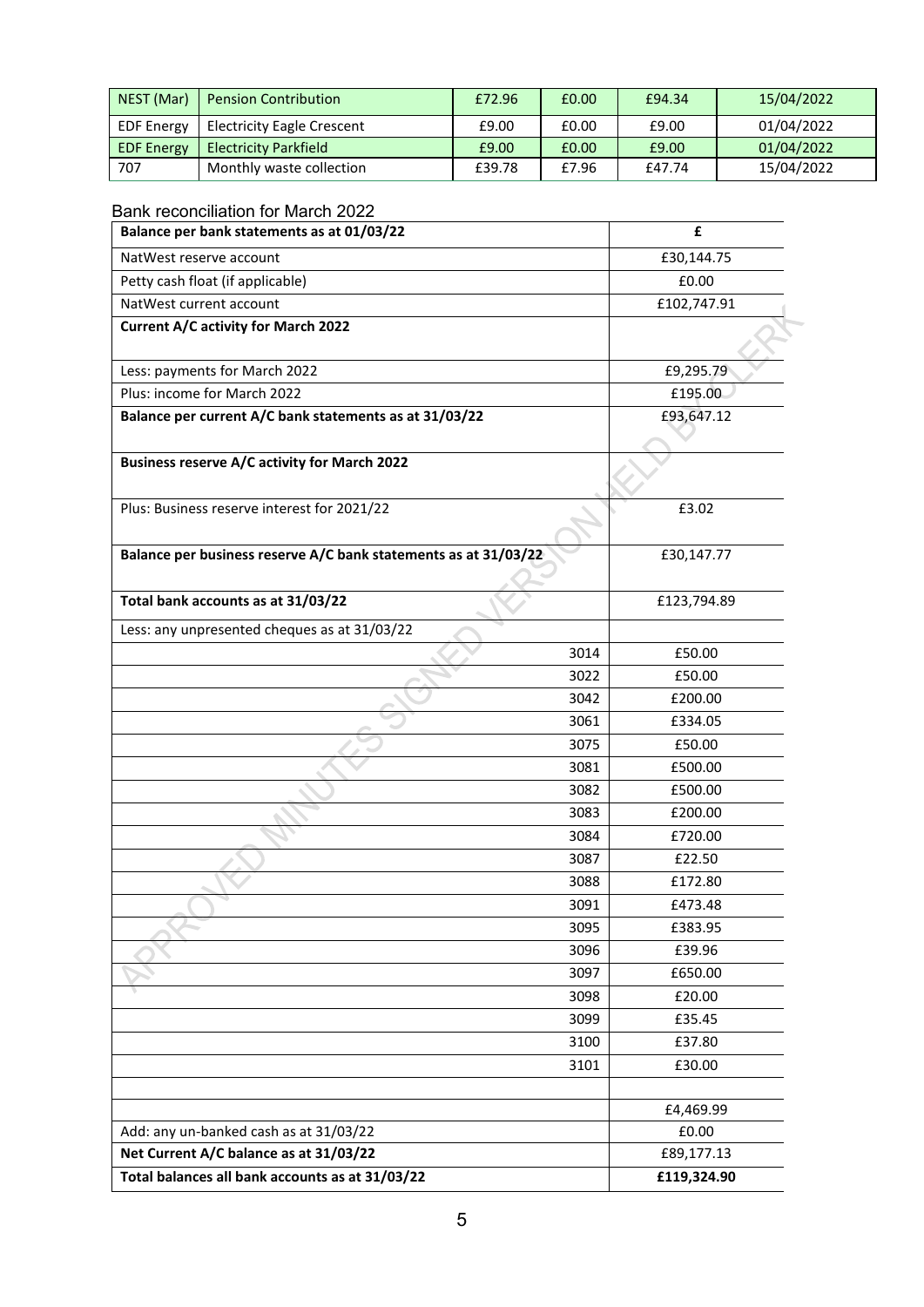#### Print screen accounts March 2022

| Payee                          | A/c       | <b>NW Current   NW Bus Res  </b><br>A/c | <b>VAT No.</b>                  | <b>NW Current</b><br>A/c | <b>NW Bus</b><br>Res A/c                                 | <b>Petty cash</b> | Staff<br>pay | Tax&NI   |
|--------------------------------|-----------|-----------------------------------------|---------------------------------|--------------------------|----------------------------------------------------------|-------------------|--------------|----------|
| <b>Balance c/fwd</b>           | 89,102.13 | 30.147.77                               |                                 |                          |                                                          | 19,935.54         |              |          |
|                                | А         | в                                       |                                 |                          |                                                          |                   |              |          |
| <b>Combined balance</b>        | D         |                                         | 119,249.90 Bank rec at 31 03.22 |                          |                                                          | 19,969.75         | 13,013.45    | 4,198.46 |
|                                |           |                                         | <b>INW Current A/c</b>          |                          | 93.647.12 Enter bank statement balance here              |                   |              |          |
|                                |           |                                         | <b>INW Bus Reserve A/c</b>      |                          | 30147.77 Enter bank statement balance here               |                   |              |          |
| Balance as at 1st April 2021   |           | 109,468.71 Petty cash                   |                                 | 0.00                     |                                                          |                   |              |          |
| Plus: receipts in year to date |           | 93,309.71                               |                                 | 123,794.89               |                                                          |                   |              |          |
| Less Payments in year to date  |           |                                         | 83,453.52 Less: uncleared chgs  |                          | 4.469.99 Total value of uncleared cheques at quarter end |                   |              |          |
| Balance as at 31st March 2022  | Е         |                                         | 119,324.90 F should equal D & E | 119,324.90               | Diff                                                     | 0.00              |              |          |
|                                |           |                                         |                                 |                          |                                                          |                   |              |          |
|                                |           |                                         |                                 |                          | Detail needs to be entered in these cells                |                   |              |          |

Bank statement March 2022 & NatWest **Current Account** Date **Details Withdrawn** Poid in **Balance** 30 Mar 2022 BROUGHT EORWARD 93,987.12 Automated Credit PLOT 15 FP 30/03/22 1455 400000000916220248 20.00 22/23<br>22/23 **Automated Credit** PLOT 15. FP 50/03/22 1436 810695416341033001 20.00 94,027.12 31 Mar Automated Credit PLOT<sub>4</sub> FP 30/03/22 2012 400000000916379481 20.00  $2212$ Automated Credit PLOT 11 FP 31/03/22 0730 200000000907884257 20.00 003086 Cheque 420.00 93,647.12 1 Apr Automated Credit ALLOTMENT PLOT 3 311322 FP 01/04/22 0945 500000000913011737 20.00

#### **Noted**

**2022/04/20 6bTo receive figures for Q4 and agree any actions.** Deferred.

### **2022/04/20 NO 7 ITEMS FOR ACTION**

#### **2022/04/20 7a. To consider public response to Eagle Crescent play area proposal and appoint contractor.**

Good community engagement including families. Design well received. **Resolved** to appoint HAGS as preferred contractor to upgrade Eagle Crescent play area at a fixed price of £59850. References to be obtained.

#### **2022/04/20 7b. To review and extend the maintenance contract in line with original tender for a further year covering 2022/23.**

Following discussions and in line with terms of original tender, **resolved** to extend the contract awarded to Primrose Gardening for 2022 at current costs. Resolved Cllr Hemmings to review maintenance contract in preparation for new tender process later this year.